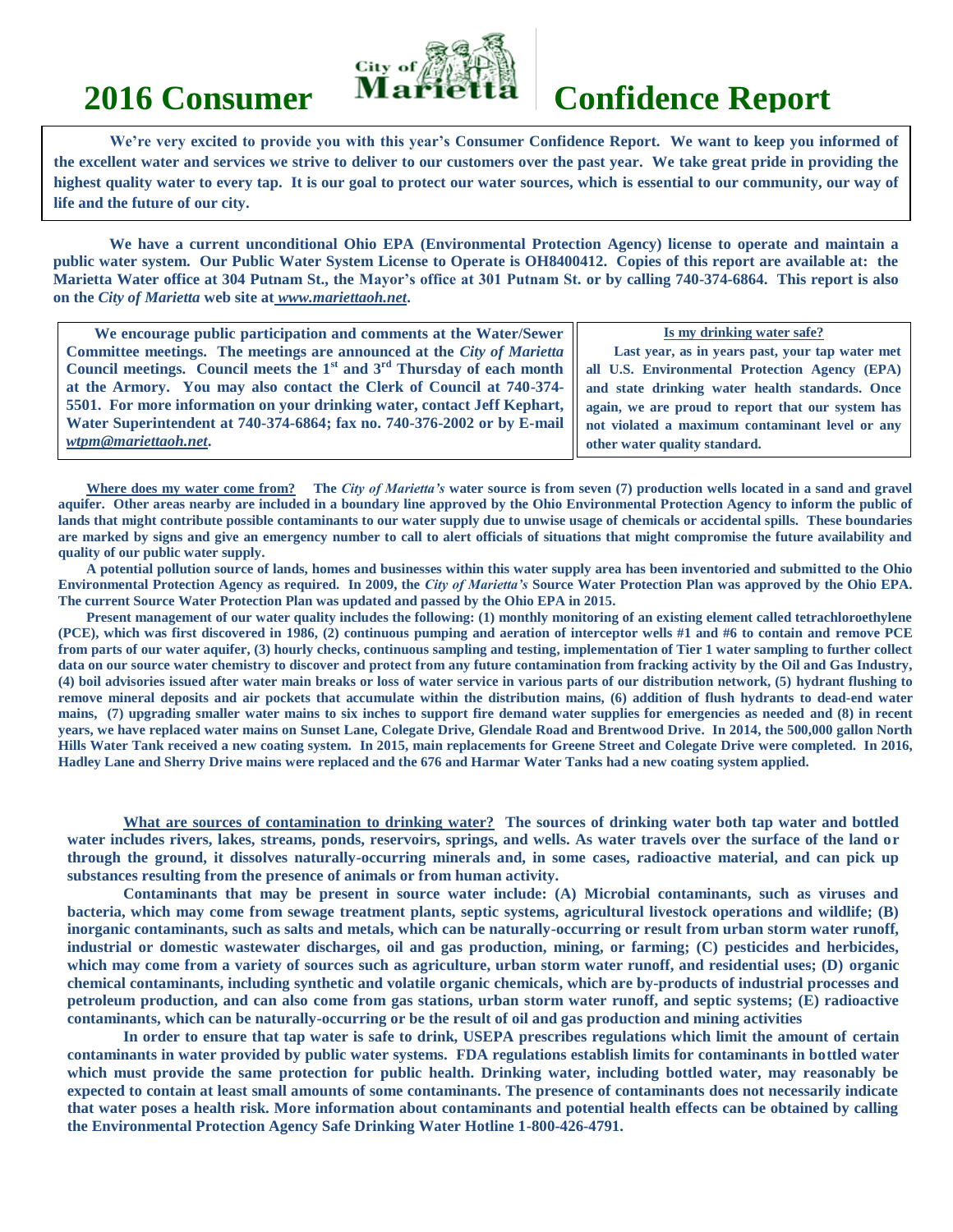

## **Who Needs To Take Special Precautions?**

**Some people may be more vulnerable to contaminants in drinking water than the general population. Immuno-compromised persons such as persons with cancer undergoing chemotherapy, persons who have undergone organ transplants, people with HIV/AIDS or other immune system disorders, some elderly, and infants can be particularly at risk from infection. These people should seek advice about drinking water from their health care providers. EPA/CDQ guidelines on appropriate means to lessen the risk of infection by cryptosporidium and other microbial contaminants are available from the Safe Drinking Water Hotline 1-800-426-4791.**



**The EPA requires regular sampling to ensure drinking water safety. The** *City of Marietta*  **conducted sampling for bacteria; nitrates; volatile organic; total trihalomethanes, total haloacetic acids and total chlorine during 2016***.* **Samples were collected for a total of 69 different contaminants most of which were not detected in the** *City of Marietta* **water supply. The Ohio EPA requires us to monitor for some contaminants less than once per year because the concentrations of these contaminants do not change frequently. Some of our data, though accurate, is more than one year old.**

**If present, elevated levels of lead can cause serious health problems, especially for pregnant women and young children. Lead in drinking water is primarily from materials and components associated with service lines and home plumbing. The** *City of Marietta* **Water Treatment Plant is responsible for providing high quality drinking water, but cannot control the variety of materials used in private plumbing systems. Sampling reveals lead levels in our treated water meet or is less than the levels set by the regulating agency. When your water has been sitting for several hours, you can minimize the potential for lead exposure by flushing your tap for 30 seconds to 2 minutes before using water for drinking or cooking. If you are concerned about lead in your water, you may wish to have your water tested. Information on lead in drinking water, testing methods, and steps you can take to minimize exposure is available from the Safe Drinking Water Hotline at 1-800-426-4791 or at**  *<http://www.epa.gov/safewater/lead>*.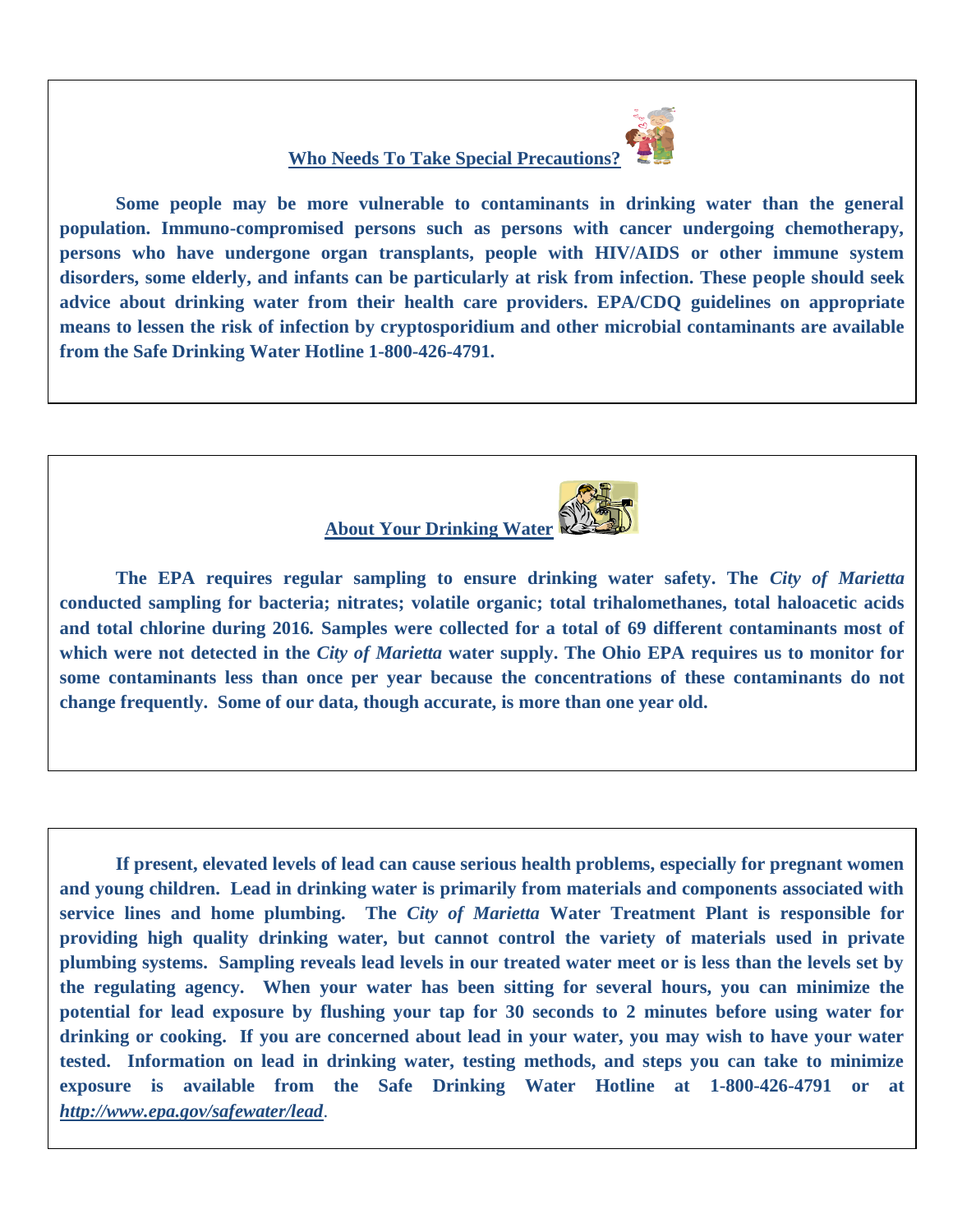#### **Help Protect Our Well Field**

**The** *City of Marietta* **relies on ground water resources to provide drinking water to your home and local businesses. As a resident or business, please be aware that the actions you take within or near the well head protection area can affect the quality and cost of clean drinking water. Ground water contamination can occur through the improper disposal of chemicals, such as cleaning, automotive, and lawn/garden products, as well as motor oil, furniture strippers, and oil and latex based paints. Storm water runoff can carry these pollutants to areas of infiltration, potentially contaminating ground water. Improper disposal methods include: pouring chemicals on the ground, down a sink or toilet that is connected to a septic system, or down a storm drain that drains to ground water through a dry well or drains directly into a nearby stream or river.** 

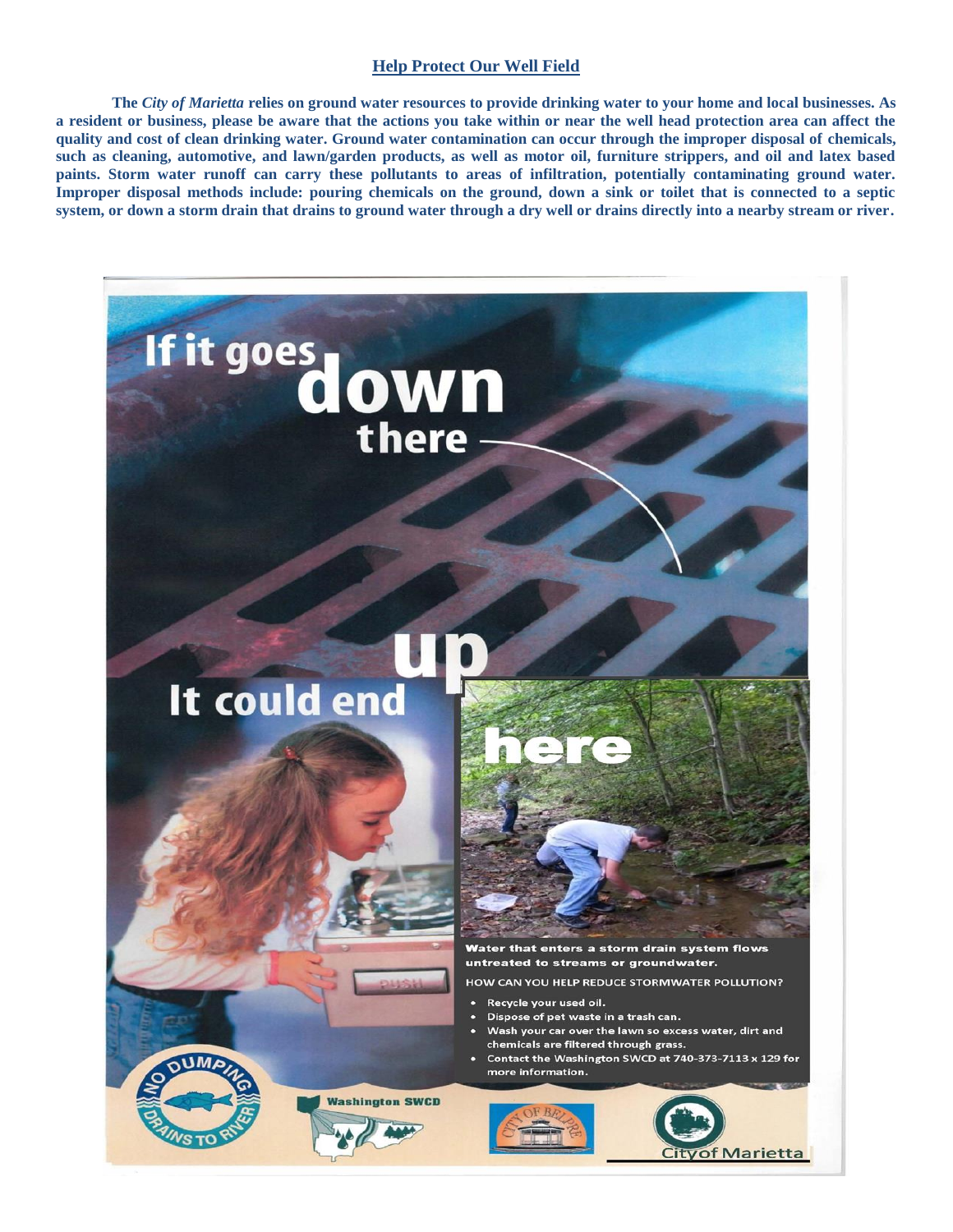#### **Water Quality Data Table**

**The table below lists all of the drinking water contaminants that we detected during the calendar year of this report. The presence of contaminants in the water does not necessarily indicate that the water poses a health risk. Unless otherwise noted, the data presented in this table is from testing done in the calendar year of the report. The EPA or the State EPA requires us to monitor for certain contaminants less than once per year because the concentrations of these contaminants do not change frequently.**

| Disinfectants and Collection<br>Disinfection By-<br>Products | Date                         | Highest<br>Level<br>Detected | Range of<br>Levels<br>Detected    | <b>MCLG</b>              | <b>MCL</b>           | Units |             | Violation Typical Source of Contamination                                                                                           |
|--------------------------------------------------------------|------------------------------|------------------------------|-----------------------------------|--------------------------|----------------------|-------|-------------|-------------------------------------------------------------------------------------------------------------------------------------|
| Chlorine                                                     | 2016                         | 1.5                          | $0.3 - 1.5$                       | $MRDLG = 4$              | $MRDL = 4$           | ppm   | N           | Water additive used to control<br>microbes.                                                                                         |
| Haloacetic<br>Acids (HAA5)                                   | 2016                         | 15.9                         | $< 6-15.9$                        | No goal for<br>the total | 60                   | ppb   | $\mathbf N$ | By-product of drinking water<br>disinfection.                                                                                       |
| Total<br>Trihalomethanes<br>(TTHM)                           | 2016                         | 54.4                         | 16.7-54.4                         | No goal for<br>the total | 80                   | ppb   | N           | By-product of drinking water<br>disinfection.                                                                                       |
| Contaminants                                                 | Inorganic Collection<br>Date | Highest<br>Level<br>Detected | Range of<br>Levels<br>Detected    | <b>MCLG</b>              | <b>MCL</b>           | Units |             | Violation Typical Source of Contamination                                                                                           |
| <b>Barium</b>                                                | $6 - 7 - 16$                 | .010                         | .010                              | $\overline{2}$           | $\overline{2}$       | ppm   | N           | Discharge of drilling wastes;<br>Discharge from metal refineries;<br>Erosion of natural deposits.                                   |
| Fluoride                                                     | 2016                         | 1.07                         | $0.75 - 1.07$                     | $\overline{4}$           | 4.0                  | ppm   | ${\bf N}$   | Erosion of natural deposits;<br>Water additive which promotes<br>strong teeth; Discharge from<br>fertilizer and aluminum factories. |
| Nitrate [measured<br>as Nitrogen]                            | $6 - 7 - 16$                 | 1.47                         | 1.47                              | 10                       | 10                   | ppm   | N           | Runoff from fertilizer use;<br>Leaching from septic tanks,<br>sewage; Erosion of natural deposits.                                  |
| Lead and Copper                                              | Collection<br>Date           | 90th<br>Percentile           | # of<br><b>Samples</b><br>Over AL | <b>MCLG</b>              | Action<br>Level (AL) | Units | Violation   | Typical Source of Contamination                                                                                                     |
| Copper                                                       | 2015                         | 0.0137                       | $\mathbf{0}$                      | 1.3                      | 1.3                  | ppm   | N           | Erosion of natural deposits;<br>Leaching from wood preservatives;<br>Corrosion of household plumbing<br>systems.                    |
| Lead                                                         | 2015                         | $\overline{0}$               | $\mathbf{0}$                      | $\overline{0}$           | 15                   | ppb   | N           | Corrosion of household plumbing<br>systems; Erosion of natural deposits.                                                            |
|                                                              |                              |                              |                                   |                          |                      |       |             | $\Box$                                                                                                                              |

**Maximum Contaminant Level Goal or MCLG: The level of a contaminant in drinking water below which there is no known or expected risk to health. MCLGs allow for a margin of safety.**

 **Maximum Contaminant Level or MCL: The highest level of a contaminant that is allowed in drinking water. MCLs are set as close to the MCLGs as feasible using the best available treatment technology.**

 **Action Level: The concentration of a contaminant which, if exceeded, triggers treatment or other requirements which a water system must follow.**

 **ppm: milligrams per liter or parts per million - or one ounce in 7,350 gallons of water.**

 **ppb: micrograms per liter or parts per billion - or one ounce in 7,350,000 gallons of water.**

 **Action Level Goal (ALG): The level of a contaminant in drinking water below which there is no known or expected risk to health. ALGs allow for a margin of safety.**